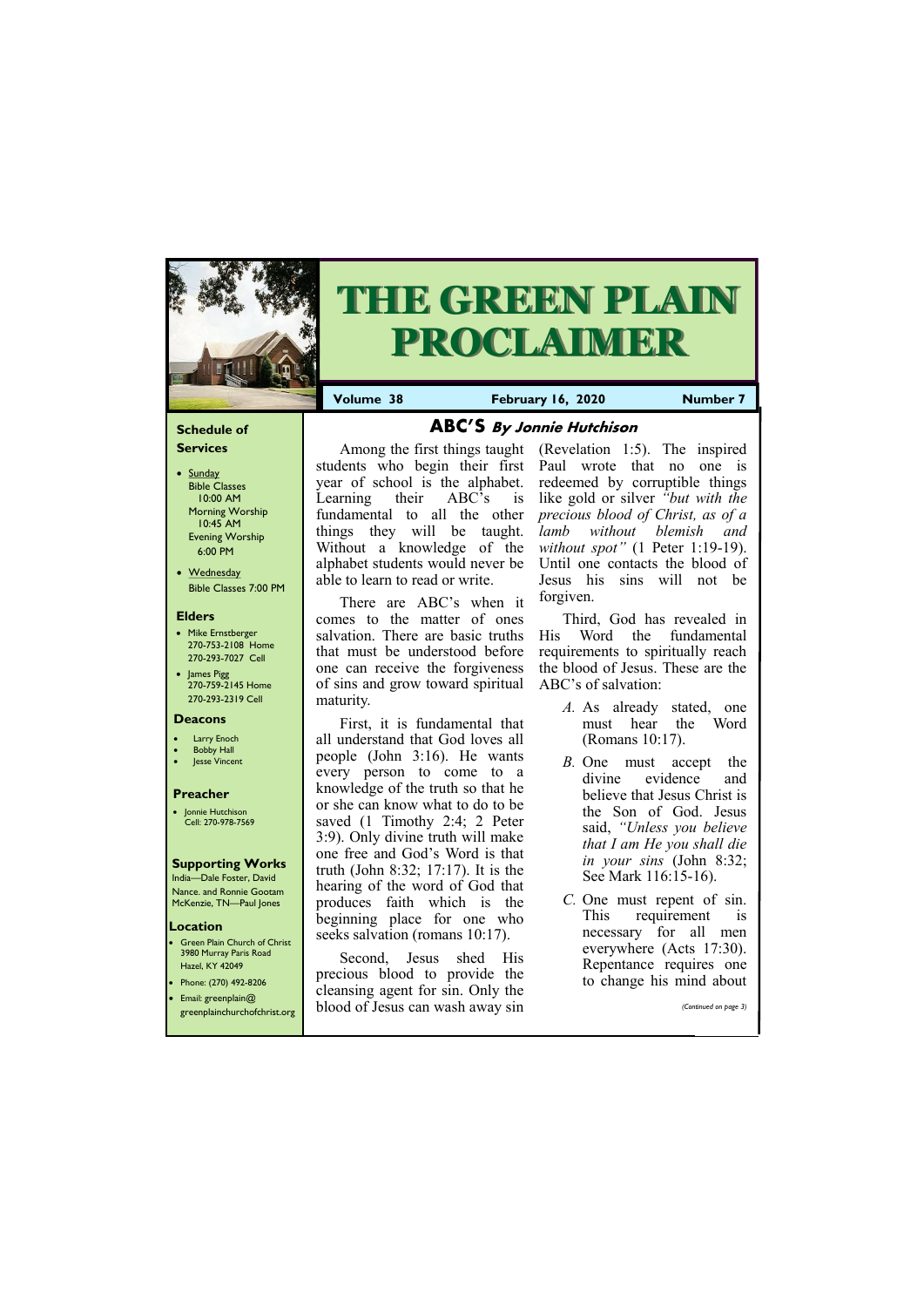# NEWS AND NOTES

- *REMEMBER IN PRAYER: Green Plain members*: . Remember Faye Travis, Peggy Jarvis, Rex and Margarette Enoch, Mary Crutchfield, Joanne Barnes, Maxine Pool, Hayes and Marjorie Grady, Jim Fielder,, Griselda Adams, Larry Enoch, Jesse & Mary Vincent, Carolyn Byars and Dave & Ann Thompson.
- **Family and Friends:** Pat Hocking, Teresa Tacker, Betty Pond, Bryan White, Meredith Enoch, Kenneth Mizell, Walter Byars, Will Winchester, Jim Hutson, Janice Canter, Maryanne Pedigrew, Dale Foster, Andrea Phillips, Donald and Dorothy Cook, and Larry Wyatt.
- **Guest Speakers:** Paul Jones is scheduled to speak to us at our evening services today. Next Sunday evening Max Henry is scheduled to speak to us concerning the Tennessee Children's Home.
- **Pantry items February: 2—Penut Butter; 19—Jelly; 16—Paper Towels; 23—Spinach; All food items should be canned. Thanks to all for participating in this effort.**
- Remember our **snacks for the hospital program** and place your items in the baskets in the lobby.
- **PASS IT ON!** When you have finished reading this bulletin, why not pass it on to a loved one, friend or neighbor. Use this as a tool to spread the gospel. Or, pick up extra copies to hand or mail to others.
- **See our Facebook page** for announcements, updates and articles. Access to past editions of this bulletin are available on our website at http://greenplainchurchofchrist.org.
- **Mission Work:** Please continue to pray for the preachers this congregation is supporting in India and for Dale Foster, Ronnie Gootan, David Nance, Mike Kiser, Arnold Gerson and Paul Jones in their respective works.
- Watch **"A Bible Answer"** each Sunday morning at 8:00 am on WQWQ TV in Paducah, KY. This program is also available on their website at abibleanswertv.org and on GBN and YouTube**.**
- **Gebruary 2020 Anniversaries:** None; Birthdays: 8th—Krista Smith; 19th—Maxine Pool; 25th—Jan Pigg; -Please let us know if we have left anyone out and we will include them next week.
- *Visit our Website at* **greenplainchurchofchrist.org.**
- <sup>66</sup>For as the body without the spirit is dead, so faith without works is dead also." **James 2:26**



•

**Page 2**

*BIBLE RESEARCH QUESTION*

**This Week: What emphatic verse in Habakkuk is quoted three times in the New Testament?**

**Last Week**: *Of whom does Micah prophesy in Micah 5:2-5?*

**Answer**: This is a prophecy of Jesus Christ. It is quoted and applied to Jesus in Matthew 2:5-6. *The Book of Acts*



*Dan Sikes*

**Scan this with your smart device to access the website**

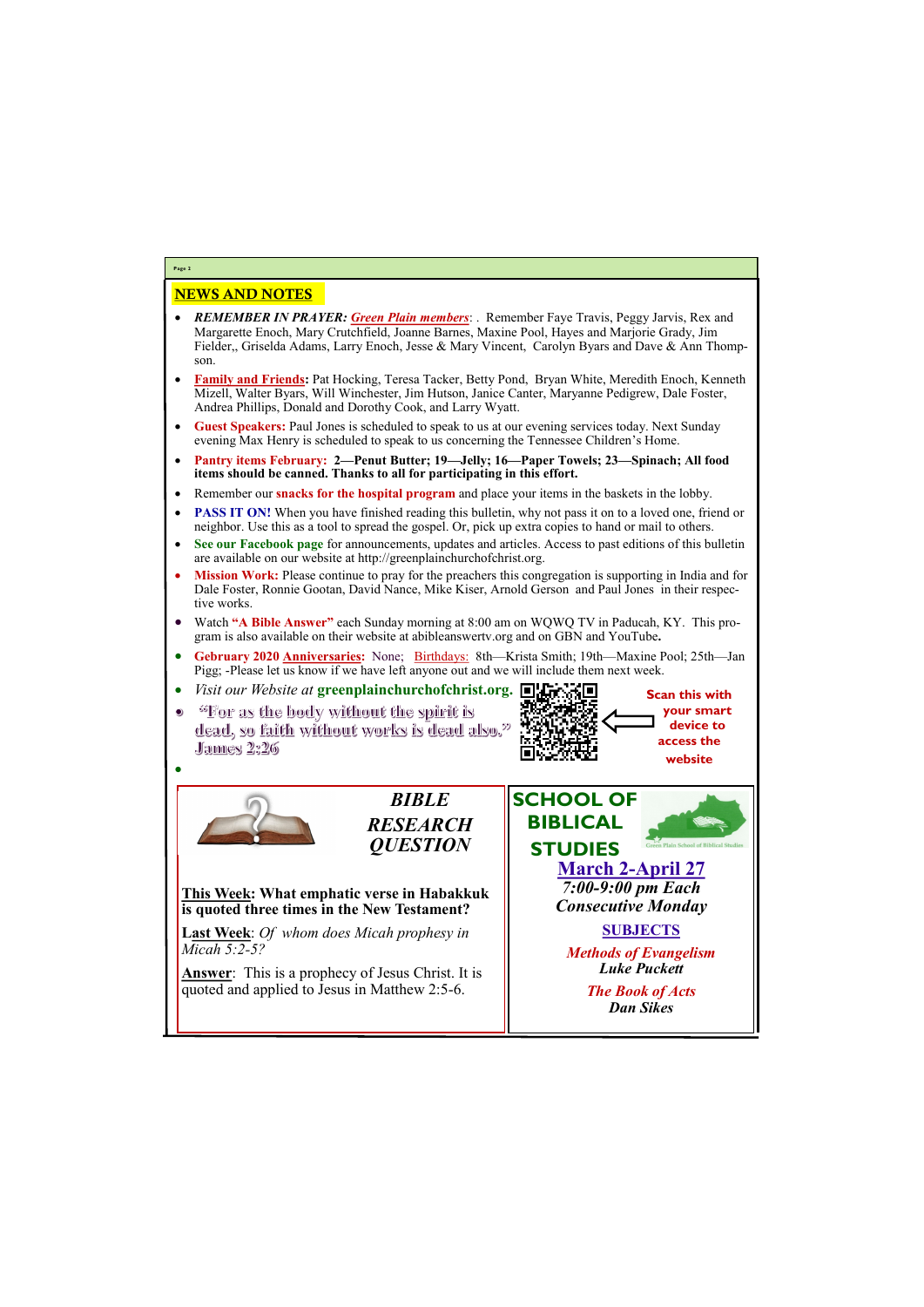**Page 3**





sin and cease to practice it (See Matthew 21:28-31).

- *D.* One must confess faith in Christ. This is a verbal confession as made by the Ethiopian Eunuch who confessed, *"I believe that Jesus Christ is the Son of God"* (Acts 8:37). Jesus said that if we confess Him before men, He will confess us before the Father in heaven (Matthew 10:32).
- *E.* To reach the blood of Jesus one must be immersed in water into the death of Christ. Inspiration declares*, "Or do you not know that as many of us as were baptized into Christ Jesus were baptized into His death? 4 Therefore we were buried with Him through baptism into death, that just as Christ was raised from the dead by the glory of the Father, even so we also should walk in newness of life"* (Romans 6:3-4 NKJV). It should be apparent that since Jesus shed His blood in His death that to reach His death is to reach His blood (See John

19:31; Acts 2:38; Galatians 3:26-27; 1 Peter 3:21). One who reaches the blood of Jesus is cleansed of his/her sins and given the hope of eternal life (Titus 1:2).

*F.* Upon ones submission to these ABC's of salvation, the Lord adds the saved to His church (Matthew 16:18- 19; Acts 2:47) and instructs us to remain faithful in service, worship and making the proper use of the time, opportunities and abilities He gives us. (Matthew 24:45-47; Philippians 2:12; 1 Thess. 5:24; Revelation 2:10).

God in His grace provides the ABC's of salvation. Our response is to act in faith by accepting and obeying them (Matthew 7:21; James 2:24, 26; Hebrews 5:8-9; 11:1ff). Now that you have learned your ABC's of salvation, please consider carefully your response. Our plea is that you will accept and obey the ABC's of salvation while time and opportunity remain. May God bless you in the most important decision you will ever make. We are praying for you!



*(Continued from page 1)*